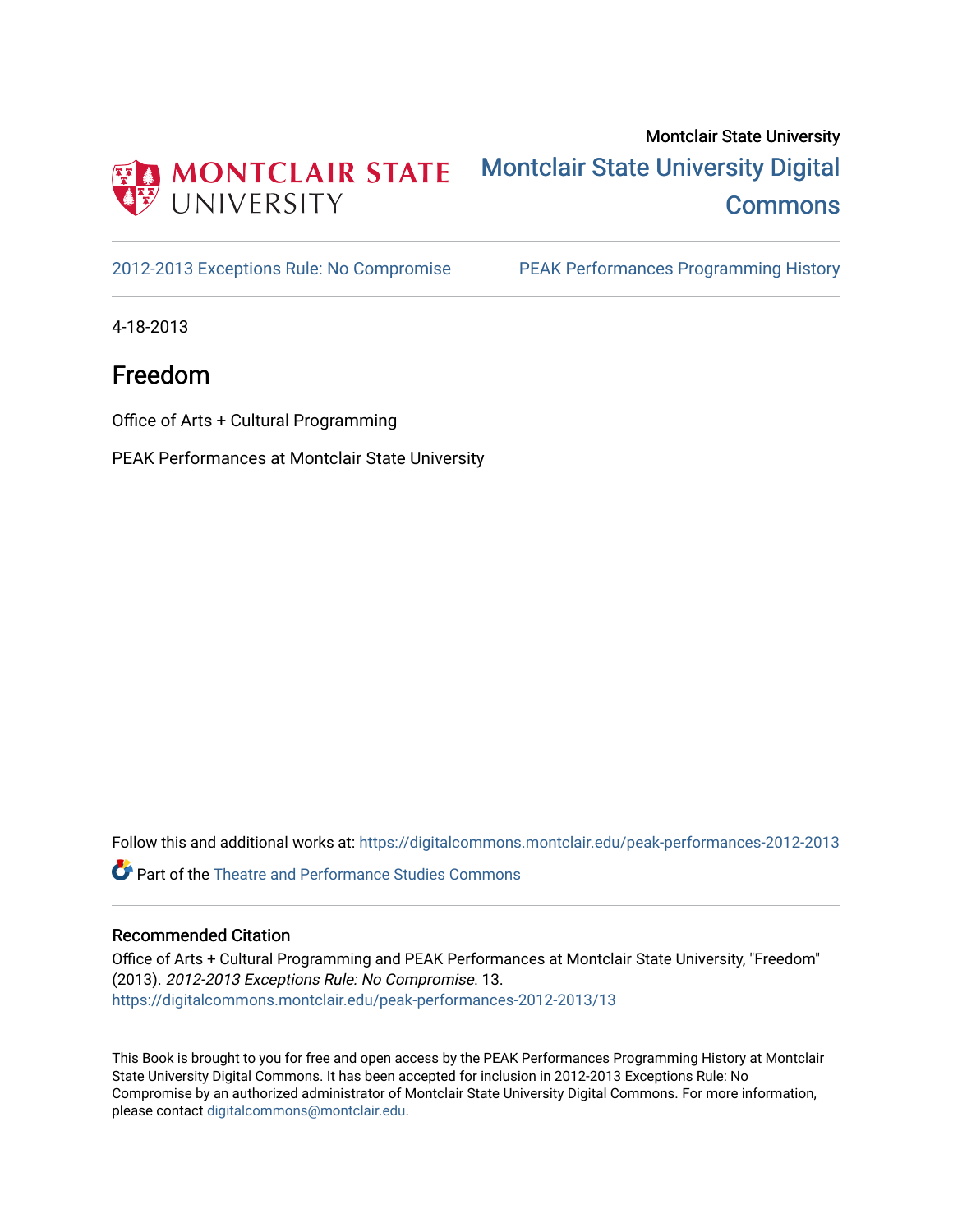### **ABOUT THE ARTISTS**

**Jasmin Vardimon** (Concept, Direction, and Choreography/Set and Media Designer/Sound Designer) was born and raised on a Kibbutz in central Israel. She joined the Kibbutz Dance Company and in 1995 won a British Council "On theWay to London" Choreography Award. She moved to London in 1997 where she founded Jasmin Vardimon Company (previously Zbang).Vardimon has been an associate artist at Sadler's Wells since 2006. Previously, she was an associate artist at The Place in 1998 and a Yorkshire Dance Partner from 1999 to 2005.

Vardimon has been a visiting professor at the University ofWolverhampton since September 2011. She developed a Higher Education program for dancers and actors, led by her company as a postgraduate diploma at Royal Holloway University London, and in 2012 launched a full-time certificate course at her company's home base in Ashford.

Enjoying sell-out performances across the UK and internationally, her Company's works include *Freedom, 7734,Yesterday, Justitia, Park, Lullaby,Ticklish, LureLureLure,Tête, Madame Made,* and *Therapist. Lullaby* gainedVardimon selection for the BBC documentary Dance Film Academy, featuring the development of a film version of the piece (2005). She has been commissioned to choreograph for the Royal Opera House (*Tannhäuser*, 2010) and for ROH2's OperaShots season with composer Graham Fitkin at the Linbury Studio (*Home,* 2012). Other commissions include Hellenic DanceAthens, Candoco,Welsh Independent Dance, Bare Bones,Transitions, and curating the Dance Ballads Festival at the Oval House.

**Dance Theater** (London), CCA (Geneva), Project (Dublin), the **Dance Theater** Bar-Amotz's projects have been commissioned by the Israel Museum (Jerusalem),Tate Britain

Vardimon's many awards include the prestigious Jerwood Choreography Award (2000), the Jerwood Foundation's "Changing Stages"Award (2004), a nomination for Best FemaleArtist at the Critics' Circle National DanceAwards (2003), the London Arts Board "New Choreographers" Award (1998), the Colette Littman Scholarship Award (1997), the Havatzeleth Foundation Scholarship (1997 and 1995), and theAmerica-Israel Foundation Choreography Scholarship (1989 and 1991).

Ein-Harod Museum, the Stedelijk Museum Bureau (Amsterdam),Kwangju Biennale (South Korea), the Biennale of Sydney 1998, the Ikon Gallery (Birmingham, UK), Fuori Uso (Italy), Saitama Museum of Modern Art (Japan), the Trade Apartment and the Art in Perpetuity Trust (London),W139 (Amsterdam), fashion house W&LT's show room (Antwerp), and Transport for London's Platform forArt (London). He has collaborated with Jasmin Vardimon on all her productions since 1997. In 2004 Bar-Amotz was selected byArt Forum as "TheArtist toWatch'' for the year ahead, and in 2010 he received the LotteryAward for Excellency inArt, one of Israel's most prestigious prizes for the arts.

**Guy Bar-Amotz** (Set and Media Designer/ Dramaturg) was born in 1967 at Kibbutz Ma'abarot, Israel. He has lived and worked in London since 1996. He graduated with a BA in Fine Art from the Bezalel Academy of Art and Design, Jerusalem, and an MA in FineArt from Goldsmiths College, London (supported by a full scholarship from the British Council). He participated in a two-year residency program at the Rijksakademie van Beeldende Kunsten, Amsterdam (with a full scholarship from the Dutch Government).

**Christine Gouzelis** (Rehearsal Director) graduated from theAthens State School of Dance (K.S.O.T.) in 2004. She received a scholarship for ImPulsTanz inVienna, where she trained and performed with Ultima Vez, David Zambrano, and Mathilde Monnier. In 2005 she became a member of Jasmin Vardimon Company and has toured internationally with various performances. In her role of assisting choreographically and participating in past productions of the Hellenic Dance Company, she has worked with choreographers such as Wim Vandekeybus, Rootlessroot Dance Company,Tono Lachky, Pascal Rioult,Athina Valha, and others. In 2010 she took part in the renowned "50days" workshop with master David Zambrano in Costa Rica, with performances at the NationalTheatre of San Jose. She became a member of the 50collective, touring through the US and Europe. She teaches workshops internationally and is a faculty member of the K.S.O.T. in Athens. In 2010 she founded, alongside Paul Blackman, Juk-sta-poz Dance Theatre.

**Chahine Yavroyan** (Lighting Designer), in addition to theater, opera, and dance, has lit objects, clothes, casts of 1 to 240, buildings, and shows in back rooms of pubs as well as on main stages, site-specific, indoors, and outdoors. Previous works with Jasmin Vardimon include *7734,Yesterday, Justitia, Park, Lullaby,* and *Ticklish*. She has lit other dance work with Bock & Vincenzi, Colin Poole, Candoco,Arthur Pita, Henrietta Hale, Dog Kennel Hill Project, Walkerdance, Rosemary Lee, Ricochet, Hofesh Shechter, Lea Anderson, and Kate Brown, among others.

**Abigail Hammond** (Costume Designer) has created costumes for more than 100 choreographic works over the past 25 years. Recent commissions are *7734* for Jasmin Vardimon Company and *Desert Crossings* for Gregory Maqoma and State of Emergency. She was the resident designer for the National Youth Dance Company for 13 years, working with many early-career choreographers, including Lea Anderson, Mark Baldwin, Matthew Bourne, Wayne McGregor, and Ashley Page. For six years she designed for Zimbabwean BawrenTavaziva, and her work with Tavaziva Dance was part of the Society of BritishTheatre Designers *Collaborators* exhibition at the Victoria and Albert (V&A) Museum in London, 2007–08.Theater work includes costumes for *The Hobbit* by J.R.R. Tolkien (West End). Hammond leads the costume design pathway of the BA (Honors) Theatre and Screen degree course at Wimbledon College ofArt. She has lectured at schools including the Royal Academy of Dance, London College of Fashion, Laban Centre, and Croydon College. In 2010 she was the lead costume design facilitator for the BlueTrain Project, a collaboration with theV&A's *The*

**Jesse Collett** (Video Animation) studied illustration and animation at Kingston University, graduating in 2010.His animated short film *I Fall Down* has been shown in several festivals worldwide, including Rushes Soho Shorts Festival (UK), Red Stick Animation Festival (USA), and Mumia 8 (Brazil). It was also a semifinalist for the Adobe Design Achievement

*Golden Age of the Ballet Russe* exhibition.

Awards and featured on Channel 4's *Random Acts* series.Collett has worked on a variety of animation projects for clients including the BBC, Google, and the National Maritime Museum and recently worked with Jasmin Vardimon on a short opera entitled *Home*, commissioned by

the Royal Opera House.

What does it mean to be free? To what extent are we as a society trapped in our desire to attain freedom?When does the search for freedom transform into an oppressive condition, in and of itself? Jasmin Vardimon examines the ironic relationship between the concepts of freedom and constraint within her latest piece of work.

Vardimon, an eminent force in British dance theater, is renowned for her provocative, political, and powerful commentaries on the complexities of contemporary life. In *7734* (2010),Vardimon explored the horrors of the Holocaust, examining how such momentous historical events continue to percolate into and mold the psyche of future generations. *Lullaby* (2005) examined the relationship between a diseased body and the disease itself. Using Susan Sontag's insightful work *Illness as Metaphor* as a point of reference, the piece brought home disturbing truths about the parallels drawn in society between military warfare and an ill body under attack as mediated through health-care systems.Through an episodic structure that drew on sections from past works, the company's 10-year retrospective *Yesterday* (2008) examined the slippery spirit of democracy, the manipulative nature of memory,

**Luke Burrough** (Performer) graduated from the Laban Centre in 1995 and worked with Green Candle, Retina, and Turning Worlds dance companies before meeting Jasmin Vardimon in 1997. He collaborated with the company on *Therapist,Tête, LureLureLure,* and *Ticklish,* taking a break in 2003 to train as a skipper and to work in the sailing industry. Returning to London in 2004, Burrough took over a role in *Lullaby* and has since then been involved in the creation of *Justitia,Yesterday, 7734*, and *Freedom*.

**Kai-Wen Chuang** (Performer) was born in Taiwan. In 2011 she graduated from the Taipei National University of the Arts, the same year receiving a scholarship for American Dance Festival. In 2012 she joined Jasmin Vardimon Company as an apprentice. She is also studying for a postgraduate degree at London Contemporary Dance School.

**Estéban Fourmi** (Performer) was born in Le Mans, France, and received his education at different art institutions, including dance, music, and drama at Conservatory of Angers and Paris. He finished his studies in 2008 at Palucca Schule in Dresden where he danced for the Palucca Dance Studio, performing works by William Forsythe, Sasha Waltz, Rui Horta, and others. Since then Fourmi has worked for the Staatstheater Kassel (Germany),Tanzfaktor (Switzerland), and other projects in Europe. He joined Jasmin Vardimon Company as an apprentice in 2009. He has been involved in the creation of *7734* and *Freedom* and performances of *Justitia* and *Yesterday*.

**David Lloyd** (Performer) graduated from West Australia Academy of Performing Arts in 2006. Credits include*TerminalVelocity, Refund Policy, Cinderella Dressed inYella*, and *Rabbit* (Buzz DanceTheatre Company);*Hair the Musical* and *Rent* (Yellow GlassTheatre); Luca Silvestrini's *On Display* (Birmingham International Dance Festival);*Dear Body* (Protein Dance Company); *Coal* (Gary Clarke Dance Company); *Irreversible* (Mad Dogs DanceTheatre); *Falling fromTrees* and *Intention* (Neon Productions Company); and *Inside* (JeanAbreu Dance Company). Lloyd joined Jasmin Vardimon Company in 2009 for the creative development of *7734* and *Freedom* and the performance of *Yesterday* and *Justitia*.

**Aoi Nakamura** (Performer) received her education at Ballettschule der Oper Leipzig and graduated from State Ballet School Berlin in 2006. She joined Donlon Dance Company/ Saarländisches Staatstheater, Germany in 2006. From 2009 to 2011 she worked with ThossTanz Kompagnie/Hessisches Staatstheater Wiesbaden in Germany. Since July 2011 she has been working as a freelance dancer and choreographer.As a choreographer she received first prize at the Aarhus International Choreography Competition 2010 for her piece **OTOTOXIC.** Nakamura joined Jasmin Vardimon Company in January 2012.

**Júlia Robert Parés** (Performer) was born in Sitges, Barcelona, and trained at Area Dance Space before graduating with a first class honors degree at London Contemporary Dance School in 2011. She was a guest dancer in ImPulsTanz 2010 and PerformingArts Research and Training Studios summer school, where she trained with Anthony Lacky, David Zambrano, and Peter Jaxko. In 2011, with the special help of Bruno Guilloré, she created her own solo, which she performed atViva Dança International Festival in Salvador da Bahia, Brazil. She recently completed the Jasmin Vardimon Company (JVC) postgraduate certificate in physical theater at Royal Holloway University London. She joined JVC in 2011 for the performance of *Yesterday, Justitia,* and *7734* and the creation and tour of *Freedom*.

### **Jasmin Vardimon Company**

Patron **Sian Phillips CBE** Board of Directors **Susie Leighton** (Chair), **Nida Khayrallah, Chantelle Culshaw, Sarah Surtees**

Artistic Director **Jasmin Vardimon** Executive Producer **Ian Ross** General Manager **Rebekah Jones** CompanyAdministrator **Roberta Spice** Education and Development Manager **Lauren Baldock**

Company Coordinator **Caroline Boulter** Marketing and Press **Helen Snell Ltd.,** info@helensnell.com

Communications Manager **Sally Lampitt**

### **DIRECTOR'S NOTE**

Exploring the concept of complete freedom, we found ties and restrictions: in conventions of religion and civilization; in rules and codes of behavior; in our awareness of those around us; in respect, politeness, and responsibility to ourselves and others; in history that doesn't let go.

We found restrictions of science, of language, of physical abilities and disabilities, and of the gravity that ties us to the ground.

But above all we found the restrictions of fear. Fear that can paralyze and completely restrict our freedom, the ultimate tie, but also an instinct that is there to protect us.

It seems that whenever we think of freedom, it is defined by what it is not. It is left to us to imagine the unattainable and create the opposite of our restrictions.

Circles of desire and failure.

We have to fail the experience of freedom to be able to recreate it.We keep recycling it, and to recycle it we have to experience its failure.

Perhaps the door to complete freedom is found only in our imaginations.

Please feel free to imagine.

*—JasminVardimon*

### **PROGRAM NOTES**

### **Freedom Bound**

and the politics of homes and homelessness. In *Justitia* (2009),Vardimon explored the legal system and challenged its so-called objectivity by demonstrating the easy slippage between fact and fiction in the court room.The unique and interdisciplinary aesthetic that Vardimon has developed over the years integrates dance, theater, digital arts, and music, creating works that are disturbing, exhilarating, challenging, and rewarding in equal measure.

Vardimon thrives on deploying juxtapositions as a key performance strategy in exploring specific themes in her works. In *Yesterday* a speech on democracy was delivered by a demagogue who wielded power and control over the masses with the flick of a national flag. In *7734* we witnessed a group of seemingly liberal and cosmopolitan young people on a beach holiday, talking about the perfect scenery in front of them.Gradually their more conservative streaks were revealed as they discussed how it could be even more perfect by erasing all signs of "otherness" from the foreign shores they were visiting.Vardimon invariably starts off revealing one side of a coin before flipping it over to present an antithetical perspective, constantly destabilizing audience expectation.

*Freedom* delivers this strategy with great verve. Vardimon's insightful exploration of this lofty theme is conveyed by consistently evoking images of captivity and conditions of constraint, such that one begins to question whether we are all held captive by our romanticization of the need to be free. Or as free entities, can we and how often do we choose to remain captive? In our desire as a society to perpetually seek freedom, are we, in fact, bound by freedom and what it has come to stand for?

Through a fragmented, anti-narrative structure that has come to be associated with the dance theater genre,Vardimon crafts a piece that introduces us to several characters whose stories, on the surface, seem distinct and unconnected. However, on closer examination, these characters and their stories overlap and morph into each other until we start to understand them as manifestations or metaphors of each other.

*Freedom* is an honest and personal commentary that unpicks the contradictions that are innate within this mighty marker of human progress. Through humor, cynicism, and sensitivity, Vardimon once again delivers a critique of political systems, social conditions, and personal philosophies that we endorse and even take for granted, by revealing the complexities that nuance them.

*(Extract from an article by Dr. Royona Mitra, Senior Lecturer in Drama,University ofWolverhampton. Full article at jasminvardimon.com.)*